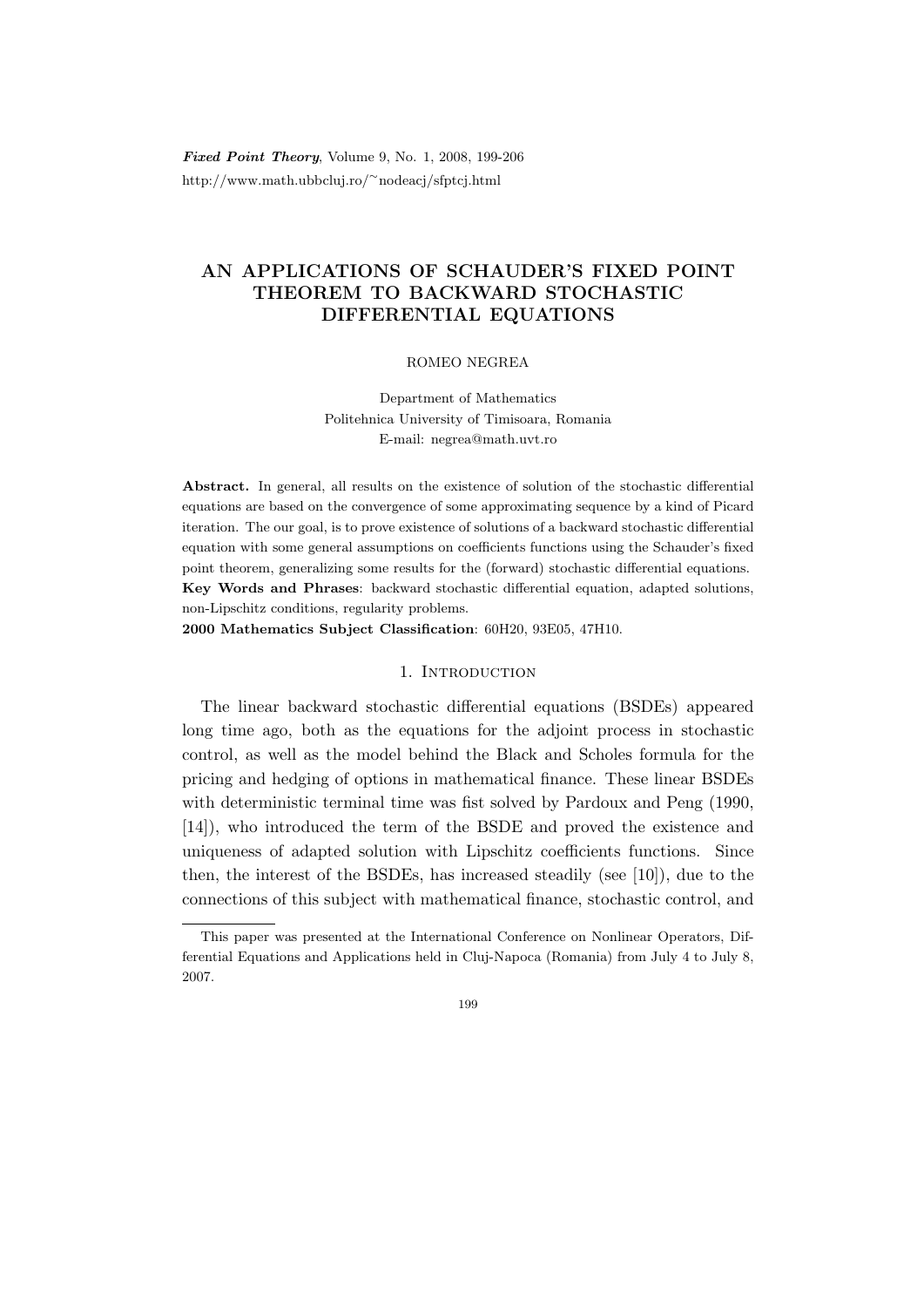#### 200 ROMEO NEGREA

partial differential equations. In particular, many efforts have been made to relax the assumptions on the coefficient functions (for instance Mao [11], Lepeltier and San Martin [8], [9], Kobylanski [7], Constantin [5] and Negrea [13]). In general, all results on the existence of solution are based on the convergence of some approximating sequence by a kind of Picard iteration. In this paper, we prove existence of solutions of a backward stochastic differential equation with some general assumptions on coefficients functions using the Schauder's fixed point theorem, generalizing some results for the (forward) stochastic differential equations (see for example [6]).

## 2. Preliminary results

Throughout this paper  $(\Omega, \mathcal{F}, P)$  is a complete probability space endowed with a filtration  $\{\mathcal{F}_t\}_{t\in[0,1]}$  satisfying the usual hypotheses. We denote with  $\mathcal{M}^2(0,1)$  the set of all stochastic processes defined on  $\Omega \times [0,1]$  which are square integrable matingale with respect to the natural filtration  $\{\mathcal{F}_t\}, 0 \leq$  $t \leq 1$ .

We consider the following stochastic system

$$
\begin{cases}\nX_t = X_0 + \int_0^t a(s, X(s), Y(s))ds + \int_0^t b(s, X(s), Y(s))dW(s) \\
\int_t^1 f(s, X(s), Y(s))ds + \int_t^1 g(s, X(s), Y(s))dW(s) = X_1\n\end{cases}
$$
\n(1)

with  $a, b, f, g : \Omega \times (0, 1) \times \mathbb{R} \times \mathbb{R}$  and the following hypotheses

i) a, b, f and g is  $\mathcal{P} \otimes \mathcal{B} \otimes \mathcal{B}$  measurable functions;

ii)  $\varphi(\cdot,0,0) \in M^2((0,1),\mathbb{R})$ , where  $\varphi$  is any functions  $a, b, f$  or g;

iii) there exists  $u(t)$  a continuous, positive and derivable function on  $0 <$  $t \leq 1$  with  $u(0) = 0$ , having nonnegative derivative  $u'(t) \in L([0,1])$ , with  $u'(t) \to \infty$ ,  $t \to 0^+$  such that

$$
|\varphi(t, x_1, y_1) - \varphi(t, x_2, y_2)|^2 \le \frac{u'(t)}{K u(t)} \min(|x_1 - x_2|^2, |y_1 - y_2|^2), \tag{2}
$$

for all  $x_1, x_2, y_1, y_2 \in R$ ,  $0 \le t \le 1$ , positive constant K and  $\varphi$  is any function  $a, b, f \text{ or } q;$ 

iv) with the same functions  $u(t)$  as above,

$$
|\varphi(t, x, y)|^2 \le u'(t) \min(1+|x|^2, 1+|y|^2), \tag{3}
$$

and  $X_0$  is a finite random variable and  $X_1$  is given  $\mathcal{F}_1$ -measurable random variable such that  $E|X|^2 < \infty$ .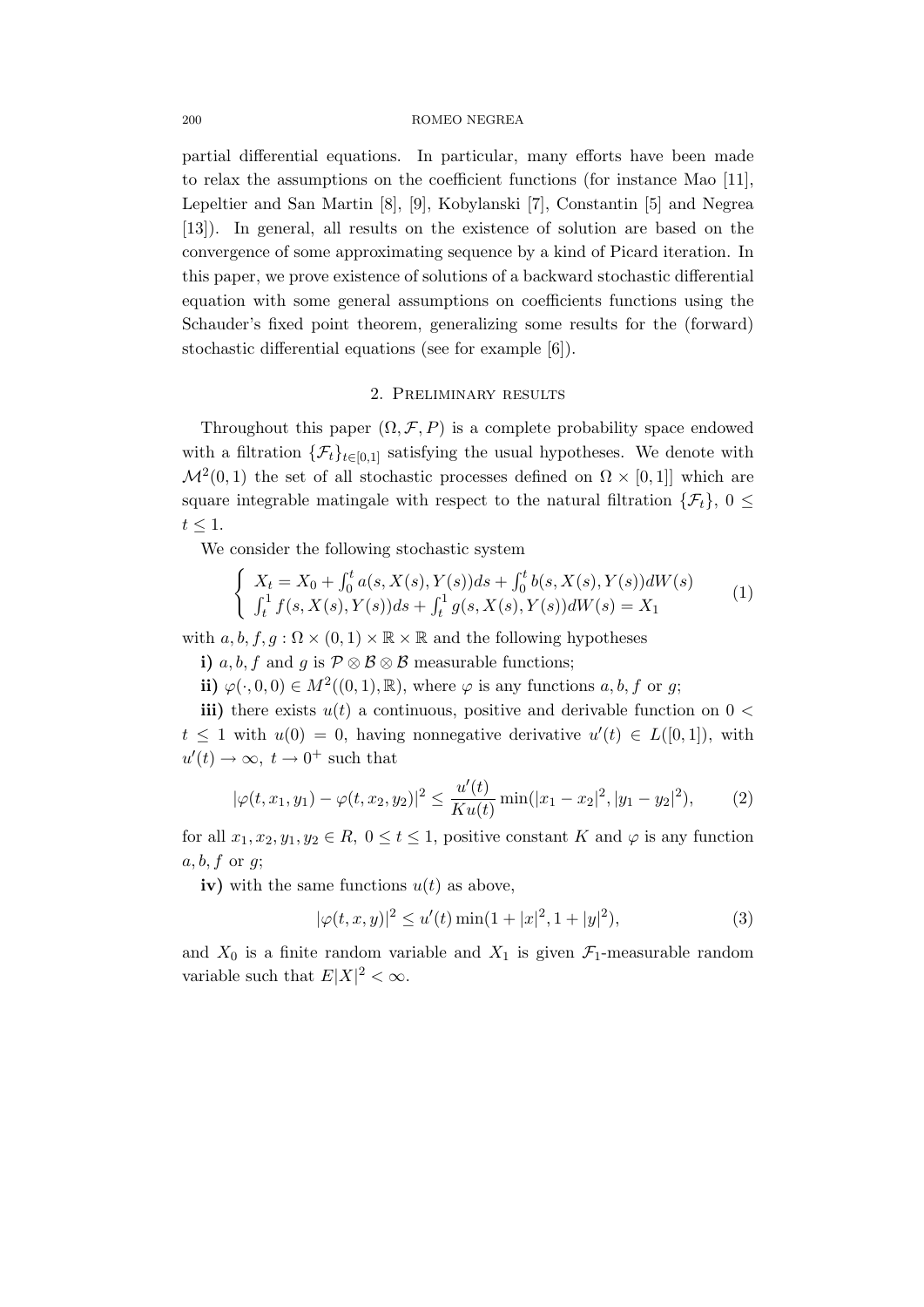Remark. In the above system we have a forward stochastic differential equation (the first equation) and a backward stochastic differential equation (the second equation). In the frame of the stochastic differential equations there exists an important difference from the classical (non-stochastic or deterministic) case: a solution is a stochastic process which satisfies identically the equation and has some common properties but it must to be  $\mathcal{F}_t$  measurable for any  $0 \leq \text{leq} 1$ . This last properties make a difference between forward and backward stochastic differential equation: in the forward stochastic frame the  $\mathcal{F}_t$  measurability is assure using the natural filtration  $\mathcal{F}_t = \sigma(X_s, 0 \le s \le t)$ , but in the backward stochastic case (i.e. an equation with a final condition) a natural filtration canot be obtained, so a solution made using the successive approximation method not assure the property of the measurability.

Z.S.Athanassov[1] (1990) proved a uniqueness theorem of Nagumo type for the Cauchy problem generalizing several known uniqueness theorems and sufficient conditions to guarantee the convergence of the Picard successive approximations for the ordinary differential equations. Stochastic generalizations of the results of Athanassov for (forward) stochastic differential equations are given by A. Constantin $[2], [3], [4],$  Gh. Constantin and R. Negrea $[6]$  or R. Negrea[12] and others. But it is known that the uniqueness of the solution of an initial value problem of Cauchy and the convergence of successive approximations are logically independent, i.e. the uniqueness of the solution does not ensure the convergence of successive approximations nor is the converse true.

A very important results on the existence and uniqueness of the solution of the backward stochastic differential equation from the system (1) in the general hypothesis from above is given by the author in [13]

Theorem 2.1. Let be f and g satisfying the above hypotheses and  $X \in L^2(\Omega, \mathcal{F}_1, P, \mathbb{R})$ , then there exists a unique pair  $(x, y) \in M^2((0, 1) \times$  $M^2(0,1), \mathbb{R} \times \mathbb{R}$  which satisfies the equation (1) for  $\delta \leq t \leq 1$ , for any positive constant δ.

### 3. Main result

In this section, we prove that the stochastic (forward-backward) differential system has a solution on some interval  $[\delta, 1]$  for any positive constant  $\delta$  in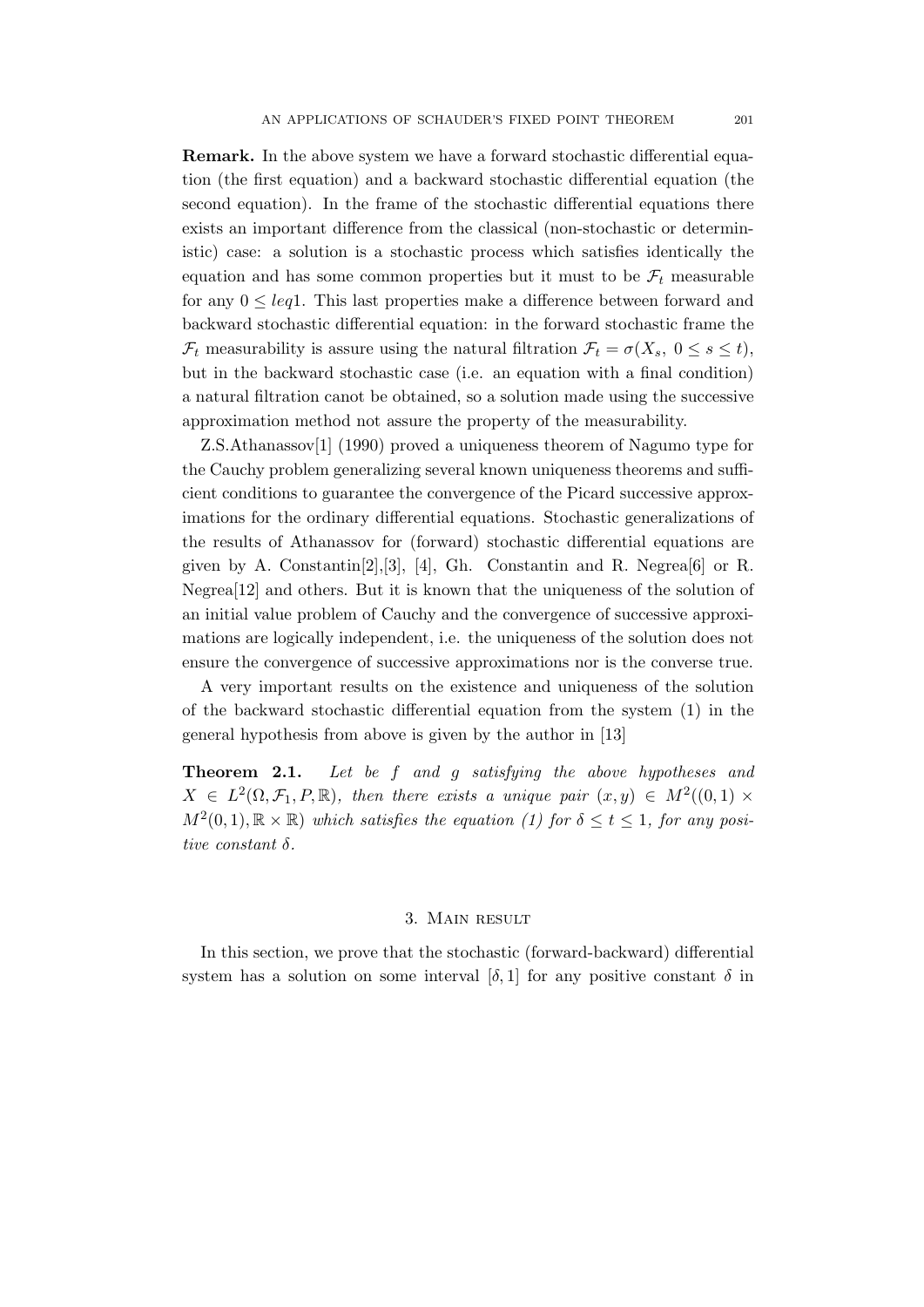some general hypotheses of the coefficient functions  $a, b, f$  and g as above. This case, with some discontinuity in the initial time moment  $t = 0$  is is in according situation of the transition financial markets, where the underlying assets (which is modeling with a forward stochastic differential equation) is over-quoted.

We have the following theorem:

**Theorem 3.1.** Let be f and g satisfying the above hypotheses and  $X \in$  $L^2(\Omega, \mathcal{F}_1, P, \mathbb{R})$ , then there exists a pair  $(x, y) \in M^2((0, 1), \mathbb{R})$  which satisfy the equation (1) for  $\delta \leq t \leq 1$ , for any positive constant  $\delta$ .

**Proof.** Let to prove the existence of a solution of system (1) on some interval  $[\delta, 1]$  with a positive number  $\delta$  which will be explained from along to the proof. We will made a reasoning similar to Gh. Constantin and R. Negrea [6].

We consider the operator T defined on  $M^2(0,1) \times M^2(0,1)$  by

$$
T[x(t), y(t)] = (F[x(t), y(t)], G[x(t), y(t)]) =
$$
  
= 
$$
\begin{pmatrix} x_0 + \int_0^t a(s, x(s), y(s))ds + \int_0^t b(s, x(s), y(s))dW(s) \\ \int_t^1 f(s, x(s), y(s))ds + \int_t^1 g(s, x(s), y(s))dW(s) - X \end{pmatrix}, \delta \le t \le 1.
$$

By hypotheses, these integrals exist and T maps  $M^2(0,1) \times M^2(0,1)$  into  $M^2(0,1) \times M^2(0,1).$ 

In the Banach space  $M^2(0,1) \times M^2(0,1)$  we consider the norm

$$
|||(x,y)||| = \sqrt{||x||2+||y||^2}, \quad ||x||^2 = E[\sup_{0 \le t \le 1} |x(t)|^2].
$$

Let  $n \in N$  be such that  $\sqrt{u(t)} \leq (n-1)q$ ,  $q = \max\{||x_0||, ||X||\}$  and  $Q = (2n - 1)q\sqrt{2}$ . Let  $\delta_1 \in (0, 1]$  such that  $||x|| \le Q$  and  $||y|| \le Q$  and from (3) we have that  $\|\phi(t, x, y)\|^2 \leq u'(t)$  for  $t \in [b, 1]$  and for every  $\phi$  of the form  $a, b, f \text{ or } g.$ 

The set

$$
\mathcal{B} = \{(x, y) \in M^2((0, 1) \times M^2((0, 1) : ||x|| \le Q, ||y|| \le Q \text{ for } t \in [\delta_1, 1]\})
$$

is a closed bounded and convex subset of the Banach space  $M^2((0,1) \times$  $M^2(0,1), |||.|||.$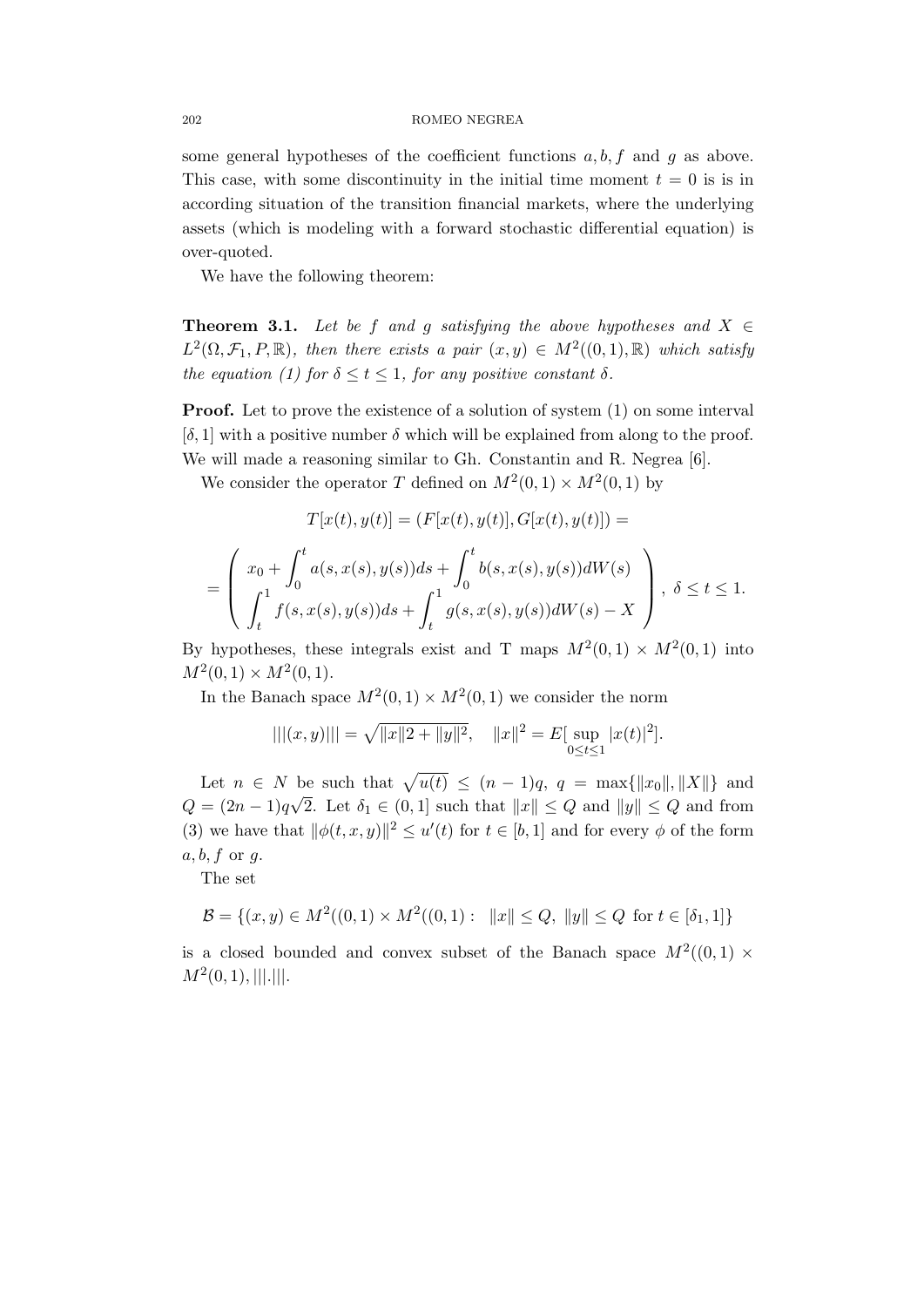If  $x$  and  $y$  are in  $\mathcal{B}$ , we have that

$$
\|\int_{\delta_1}^t a(s, x(s), y(s))ds\| \le \{\int_0^t \|a(s, x(s), y(s))\|^2 ds\}^{1/2} \le
$$
  

$$
\le \{\int_t^1 u'(s)ds\}^{1/2} = \sqrt{u(t)}
$$

and

$$
\|\int_{\delta_1}^t b(s, x(s), y(s))dW(s)\| \le \{\int_0^t \|b(s, x(s), y(s))\|^2 ds\}^{1/2} \le
$$
  

$$
\le \{\int_t^1 u'(s)ds\}^{1/2} = \sqrt{u(t)},
$$

for  $\delta_1 \leq t \leq 1$ .

For the second equation we have

$$
\|\int_t^1 f(s, x(s), y(s))ds\| \le \{\int_t^1 \|f(s, x(s), y(s))\|^2 ds\}^{1/2} \le
$$
  

$$
\le \{\int_t^1 u'(s)ds\}^{1/2} \le \sqrt{u(1) - u(t)} \le \sqrt{u(t)}
$$

and

$$
\|\int_t^1 g(s, x(s), y(s))dW(s)\| \le \{\int_t^1 \|g(s, x(s), y(s))\|^2 ds\}^{1/2} \le
$$
  

$$
\le \{\int_t^1 u'(s)ds\}^{1/2} \le \sqrt{u(1) - u(t)} \le \sqrt{u(t)}.
$$

because, from the hypotheses of the function  $u(t)$  there exists a positive number  $\delta_2$  such that  $u(t) - u(1) \leq u(t)$ , therefore the above inequalities hold on for any  $\delta_2 \leq t \leq 1$ 

We take  $\delta = \max{\delta_1, \delta_2}$  and we obtain, for

$$
|||T[x,y]||| = \sqrt{||F[x,y]||^2 + ||G[x,y]||^2},
$$

the following estimates

$$
||F[x(t), y(t)]|| \le q + 2(n - 1)q = (2n - 1)q, \ \ \delta \le t \le 1,
$$

and respectively

$$
||G[x(t), y(t)]|| \le 2(n-1)q + q = (2n - 1)q, \ \ \delta \le t \le 1
$$

which implies

$$
|||T[x,y]||| \le \sqrt{2(2n-1)^2 q^2} = Q, \ \ x, y \in \mathcal{B},
$$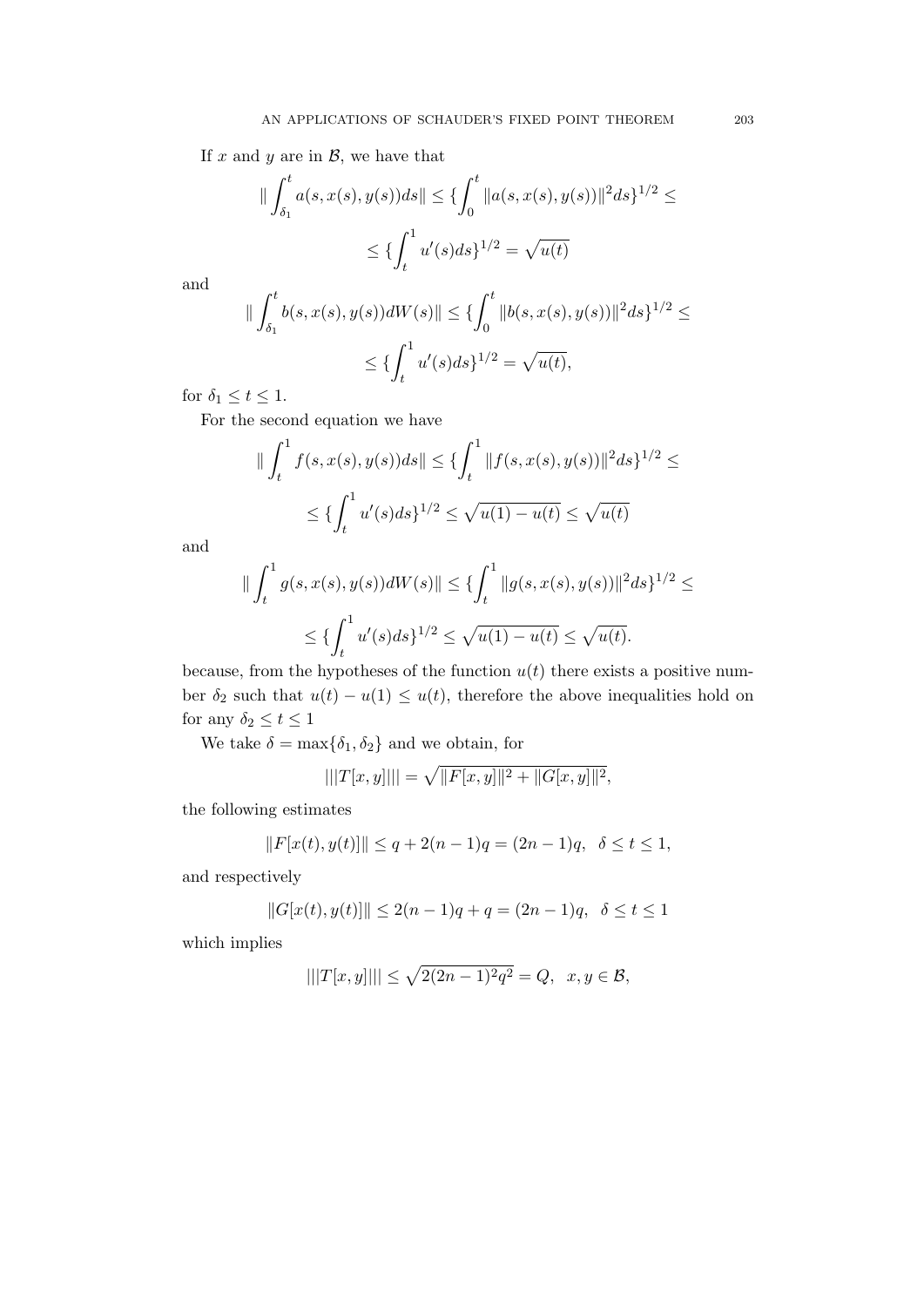i.e.  $T(\mathcal{B}) \subseteq \mathcal{B}$ .

Also, if  $x, y$  are in  $\beta$  we have that

$$
||F[x(t), y(t)] - F[x(s), y(s)]||^2 \le u(t) - u(s), \ \ \delta \le s \le t \le 1
$$

and respectively

$$
||G[x(t),y(t)]-G[x(s),y(s)]||^2\leq u(t)-u(s),\;\;\delta\leq s\leq t\leq 1
$$

using similar inequalities as above. Therefore

$$
|||T[x(t), y(t)] - T[x(t), y(t)]||| \le u(t) - u(s), \ \ \delta \le s \le t \le 1
$$

and thus the set  $T(\mathcal{B})$  is equicontinuous.

Moreover, we have for  $x, y, x', y' \in \mathcal{B}$  that

$$
||F[x(t), y(t)] - F[x'(t), y'(t)]||^2 \le \int_{\delta}^t ||a(s, x(s), y(s)) - a(s, x'(s), y'(s))||^2 ds +
$$
  
+ 
$$
\int_{\delta}^1 ||b(s, x(s), y(s)) - b(s, x'(s), y'(s))||^2 ds, \ \delta \le t \le 1.
$$

and respectively

$$
||G[x(t), y(t)] - G[x'(t), y'(t)]||^2 \le \int_t^1 ||f(s, x(s), y(s)) - f(s, x'(s), y'(s))||^2 ds +
$$
  

$$
\int_t^1 ||g(s, x(s), y(s)) - g(s, x'(s), y'(s))||^2 ds \quad \delta \le t \le 1.
$$

It is easy to see that for every  $\phi$  of the form a or b we have

$$
\int_{\delta}^{t} ||\phi(s, x(s), y(s)) - \phi(s, x'(s), y'(s))||^{2} ds \le
$$
  

$$
\leq \int_{\delta}^{t} \frac{u(s)}{K u'(s)} (\min\{|x(s) - x'(s)|, |y(s) - y'(s)|\}) ds, \ \delta \leq t \leq 1
$$

and using the Lebesgue's convergence theorem results that  $F$  is continuous function. Analogous, we obtain It is easy to see that for every  $\psi$  of the form  $f$  or  $g$  we have

$$
\int_{t}^{1} \|\psi(s, x(s), y(s)) - \psi(s, x'(s), y'(s))\|^{2} ds \le
$$
  

$$
\leq \int_{t}^{1} \frac{u(s)}{K u'(s)} (\min\{|x(s) - x'(s)|, |y(s) - y'(s)|\}) ds, \ \delta \leq t \leq 1
$$

and similar, from the Lebesgue's convergence theorem, G is a continuous function, and then  $T$  is continuous.